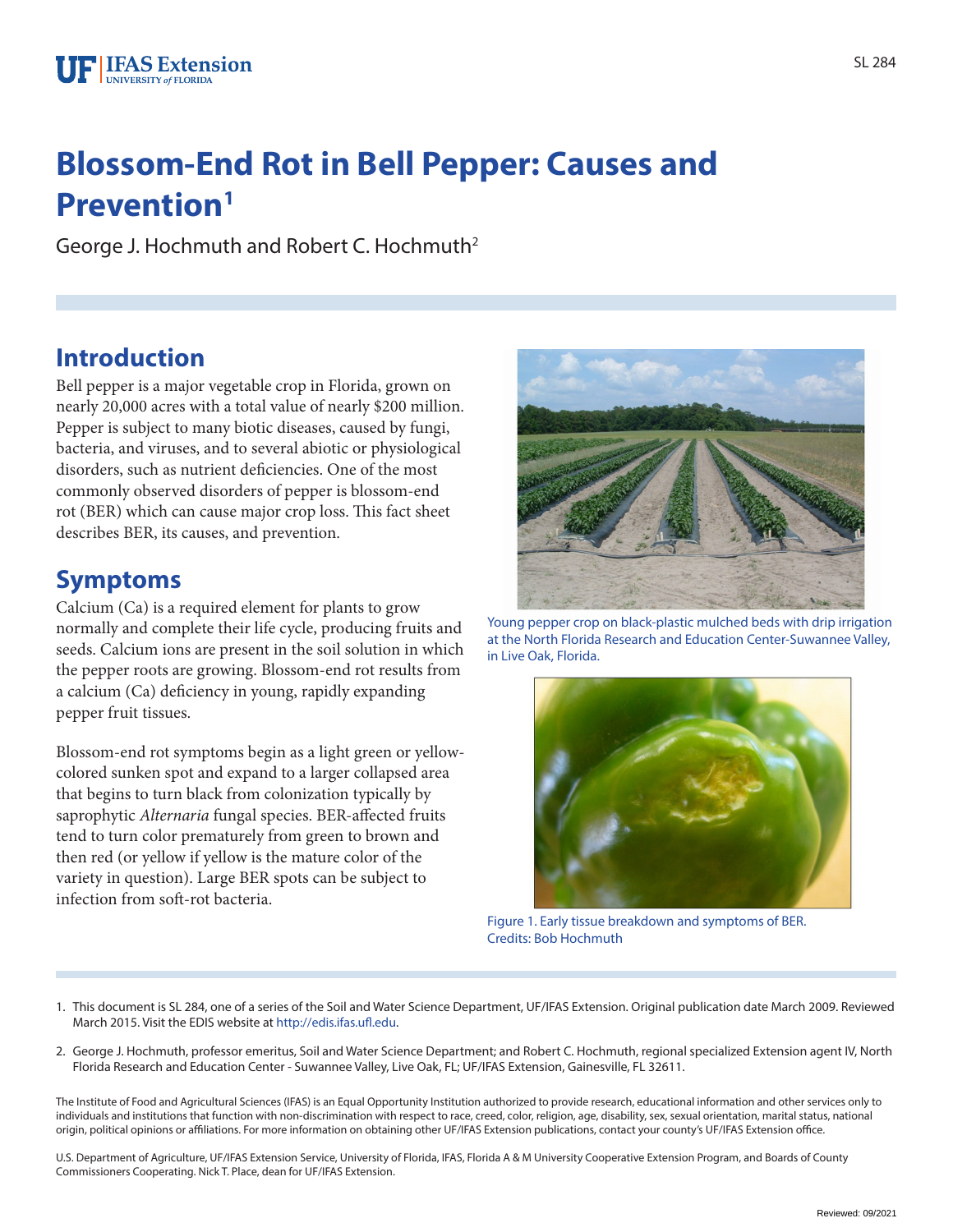

Figure 2. Advanced BER of pepper fruits in the field. Saprophytic *Alternaria spp.* grow on the BER lesions causing the black coloration. Credits: Bob Hochmuth



Figure 3. Advanced BER symptoms on pepper fruits on the plant showing premature coloration. Credits: Bob Hochmuth



Figure 4. Advanced BER accompanied by secondary bacterial soft rot (shiny areas at the margins of the BER lesions). Credits: Bob Hochmuth

#### **Calcium Physiology**

To understand blossom-end rot causes and control, we need to understand some basic information about Ca uptake from the soil and its transport and function in the plant. Calcium deficiency in the fruits results from two types of problems in Ca delivery to the plant. First, there could be an inadequate concentration of Ca in the soil solution. Second, there could be inadequate concentrations or amounts of Ca being delivered to the rapidly growing tissues, such as leaves or fruits. Calcium undergoes various reactions in the soil such that Ca is removed from the soil solution by precipitation or added to the solution as the Ca minerals in the soil or calcium fertilizer dissolves. Soils under regular vegetable production usually contain enough Ca for normal crop growth; typically other factors, explained below, lead to BER.

Plant root morphology plays an important role in Ca nutrition of the plant. Nearly all of the Ca is taken up by the plant by the young root tips, perhaps most in the newest one inch of the root tip. In older portions of the root, the cells in the endodermal layer are surrounded by a layer of suberin on their radial and transverse walls, called the Casparian strip (Figure 5). Calcium in the soil solution is taken into the pepper root tips by a passive uptake process. Passive uptake means the plant expends no energy to take Ca into the plant. The Ca ion does not pass actively across a cell membrane as phosphorus, nitrogen, and potassium do but rather moves in the water solution in the intercellular spaces between root cells and then across the root, following the flow of water, and then into the xylem vessel. The Casparian strip, in the older portions of the root, prevents



Figure 5. Cross section of a root showing the Casparian strip and symplastic (active) and apoplastic (passive) ion uptake across the root. Ca uptake is most effective in younger root tips, where the Casparian strip is not fully developed.

Credits: Greg Means and George Hochmuth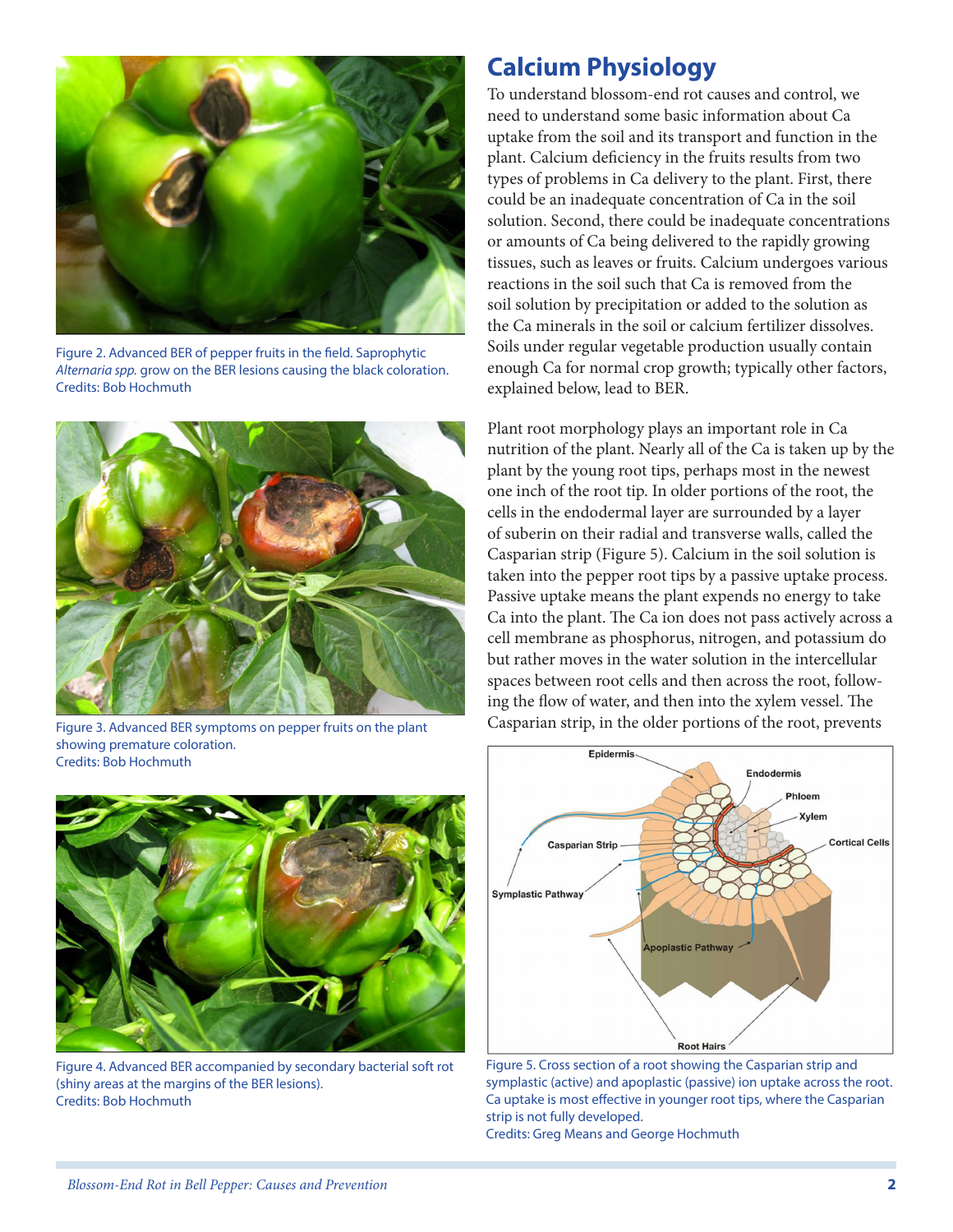the lateral, passive movement of water and ions toward the xylem. The xylem vessel is the water conducting tissue ("tubes") that moves water containing Ca ions to the top of the plant.

Calcium ions mostly move with the water in the transpiration stream, up the xylem vessel, toward the upper plant parts. Water is moved up the stem as water is lost (transpired) from leaves. Transpiration is the process by which plants lose water from plant organs such as leaves and fruits. Water is lost from the surface of leaves through special openings called stomata. More water from the xylem stream replaces water that is transpired. Transpiration is the main pathway by which Ca ions reach young growing leaves, stems, and fruits. Another mechanism for Ca to reach the tops of plants is by "root pressure" where roots, water, and Ca ions are forced up the xylem under conditions of low transpiration, such as during the night, when relative humidity is high. Growers should make sure there is ample soil moisture at night, since root pressure can serve as a major mechanism to get Ca ions into fruits.

Calcium is required in cell wall development in actively dividing and expanding cells. Calcium also is required in calcium pectate which is part of the middle lamella that "glues" cells together forming tissues (Figure 6). Under Ca deficiency, cells and tissues collapse, leak cell fluids, and die. This death of cells and tissues leads to the typical collapsed and sunken areas on the tip, or the blossom-end area of young, rapidly growing fruits.

In most BER cases in Florida, it is the relationship between Ca movement in the plant and transpiration in leaves that is most likely the basis for Ca deficiency in fruits. Calcium moves with the transpiration stream, therefore, most Ca will be transported to those organs with the greatest transpiration rate. The organs with the greatest transpiration rate are large, rapidly expanding leaves because these organs have the greatest concentration of fully developed stomata. In addition, there is a less developed waxy cuticle covering the epidermal cells at the surface of the leaf, compared to older leaves. The cuticle reduces water evaporation from the surface of the leaf.



Rapidly growing pepper fruits do not transpire as much as leaves do, and fruits have a waxy covering that prevents water loss. Low transpiration and evaporation rates in the fruits means less Ca transported to the fruits. These characteristics place fruits at a distinct disadvantage in competing for Ca ions as they are transported in the plant. Any plant growth and developmental factors that tip the balance of Ca transport in favor of leaves will predispose fruits to Ca deficiency, potentially leading the BER. BER is typically most prevalent on the earliest fruits on the plant ("crown fruits"), because there is the greatest ratio of leaf surface area to fruit surface area at this growth stage. Although early fruits are most vulnerable to Ca starvation compared to fruits that set later in the growth cycle of the plant, periodic BER can be manifest at any time given certain situations described below.

### **Calcium Deficiency**

Calcium in the soil solution comes from several native mineral sources in the soil, such as calcium carbonate (limestone), apatite (calcium phosphate), and gypsum (calcium sulfate). These minerals are sometimes added as fertilizer. Growers also can supply Ca fertilizer sources such as calcium nitrate, calcium chloride, or various chelated calcium fertilizer materials. These fertilizers are often applied through a drip irrigation system to supply Ca to the root zone. Some soils should not require Ca fertilization. For example, soils with large amounts of calcium carbonate are likely to have ample Ca ions in the soil solution. This situation would occur where soils contain marine shells or are coral soils such as those used for vegetable production in the Homestead, Florida area.

Another source of Ca ions is the well water used for irrigation. In Florida, well water comes from the Floridan aquifer which is located in the limestone rock underlying most of Florida. Water pumped from this aquifer will contain significant concentrations of Ca, often on the order of 100 parts per million. This concentration is similar to concentrations of Ca in many recommended hydroponic nutrient solutions. Low-Ca irrigation water would be rare in peninsular Florida.

Inadequate Ca in the soil solution can be confirmed with a soil test, such as the Mehlich-1 soil test. A Mehlich-1 soil test index of 300 parts per million or greater indicates adequate concentrations of Ca in the soil. General knowledge about the soil chemistry in the field also can help predict Ca availability levels for the crop.